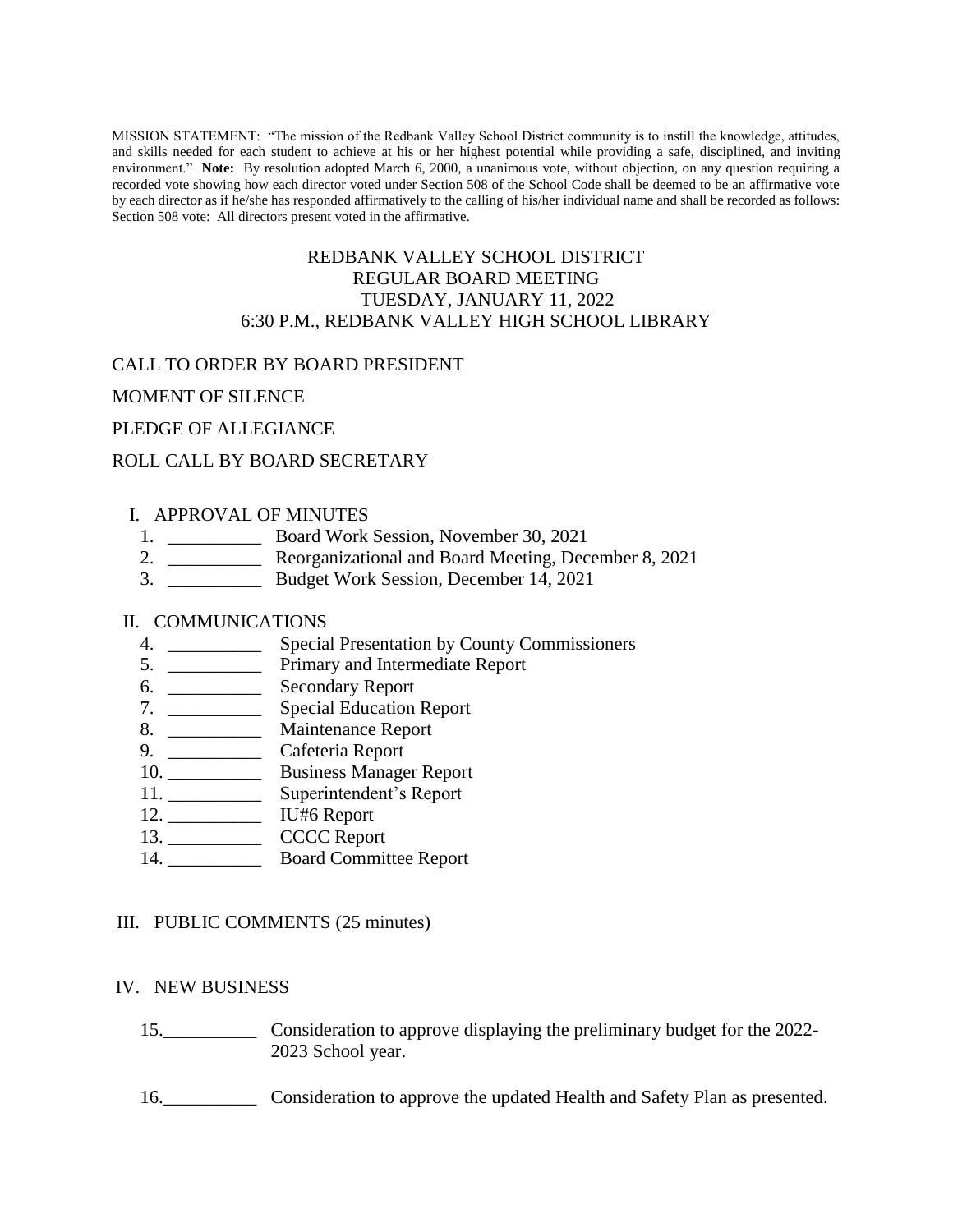- 17. \_\_\_\_\_\_\_\_\_\_ Consideration to approve the Articles of Agreement for the JOC as presented.
- 18. \_\_\_\_\_\_\_\_\_ Consideration to approve the purchase of a football scoreboard for **\$25,000.00**.
- 19. \_\_\_\_\_\_\_\_\_\_ Consideration to approve the purchase of auxiliary gym score boards for **\$9,075.00**.
- 20. \_\_\_\_\_\_\_\_\_\_ Consideration to accept a minimum bid of **\$12,000.00** for the sale of the land in Mahoning Township. The district and buyer will split closing costs as customary. Mineral rights are included and the land is sold as is. The district reserves the right to reject any and all bids less than \$12,000. In the event that there are duplicate maximum bids, the district will solicit bids through a private auction.
- 21. \_\_\_\_\_\_\_\_\_\_ Consideration to contract with Johnson Controls for repair of HVAC systems in the High School and Intermediate School. Cost not to exceed **\$400,000.00** Paid through ESSRs funds.
- 22. \_\_\_\_\_\_\_\_\_\_\_ Consideration to approve the Title I School Wide Plans as presented.
- 23. \_\_\_\_\_\_\_\_\_\_\_ Consideration to approve the first reading of the amended Policy #122 Extracurricular Activities as presented.
- 24. \_\_\_\_\_\_\_\_\_\_ Consideration to enter into an agreement with Amos E. Rudolph, Architecture, LLC for the auditorium project(s) as presented.

# V. OLD BUSINESS

# VI. FINANCIAL MATTERS

- 25. \_\_\_\_\_\_\_\_\_\_ Consideration to approve November and December 2021 Treasurers Report.
- 26. \_\_\_\_\_\_\_\_\_ Consideration to approve December 2021 General Fund expenditures in the amount of **\$1,848,229.77**.